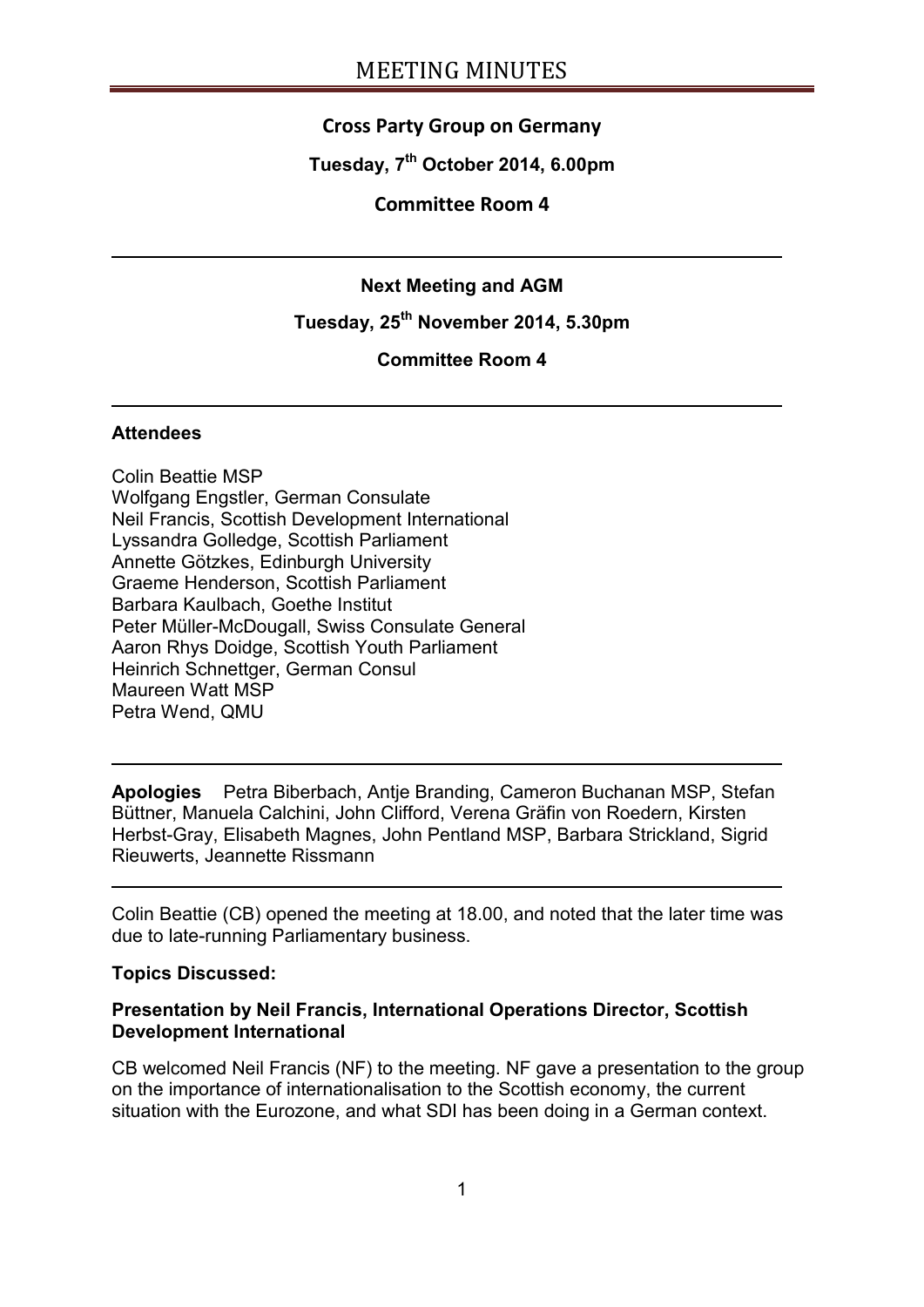NF said that Scotland has a small domestic market and therefore international competitiveness was key to growth. The SDI acts as a 'vision' for the Scottish Government in terms of trade and investment activities, and has three overarching objectives – promoting Scotland internationally, increasing the number of companies exporting, and attracting foreign investment to strengthen key sectors. NF noted that 100 Scottish companies account for 80% of international trade.

NF said that the Scottish Government target is to increase trade value by 50% by 2017. The last full year of data showed sales of £26 billion which is on track to achieve the SG target, but NF noted that there were still challenges ahead.

NF noted the main Scottish trading sectors were food & drink, chemical sciences, oil and gas and financial and insurance services, and that the main trading partner was the USA followed by the Netherlands, France and Germany. SDI had provided support for 2,700 companies in 2013/14 and expected 320 of those companies to provide significant revenues in the next few years.NF noted that 2014 is expected to be the strongest performing year of growth for Scotland since 2007.

NF said that the Eurozone is Scotland's main overseas trading partner and the indicators suggested that economic recovery there has stalled. Germany's economy had contracted by 0.2% in the quarter to June, though had picked up again at the start of the third quarter. Geopolitical factors, such as the situation in the Ukraine, were having an effect on the Eurozone growth.

NF noted that Germany has the largest economy in Europe and the  $4<sup>th</sup>$  largest in the world, with £1.5 billion in trade with Scotland in 2013/14. Last year SDI supported 500 companies to strengthen ties with Germany. The main sectors are renewables, food & drink and life sciences. NF said that there are 145 German owned enterprises in Scotland, with ~17,000 employees and a £3.1 billion turnover.

NF said, in summary, that Scotland's relationship with Germany was strong in both trade and investment perspectives and SDI wished to carry on developing this relationship.

Barbara Kaulbach (BK) asked if figures were available for the growth of Lidl and Aldi. NF said he didn't have these to hand but that both were growing significantly, and that they both placed an emphasis on purchasing local Scottish produce.

Annette Götzkes (AG) asked if the emerging Chinese economy was having any effect on Scotland's trade with the Eurozone. NF said Scotland did around £250m of trade with China, which was quite a long way from its trade with the Eurozone. NF noted that it was generally harder to do business with high growth, long distance partners, though SDI does have four offices in China.

Heinrich Schnettger (HS) said that the German-British Chamber of Industry and Commerce in London claimed there are only 33 German companies in Scotland, and he wondered how the SDI had come to the figure of 145. NF said that SDI undertakes an annual survey of companies based on ownership by country and sector. HS suggested that some companies that have been supported by SDI may not be members of the German-British Chamber of Industry and Commerce.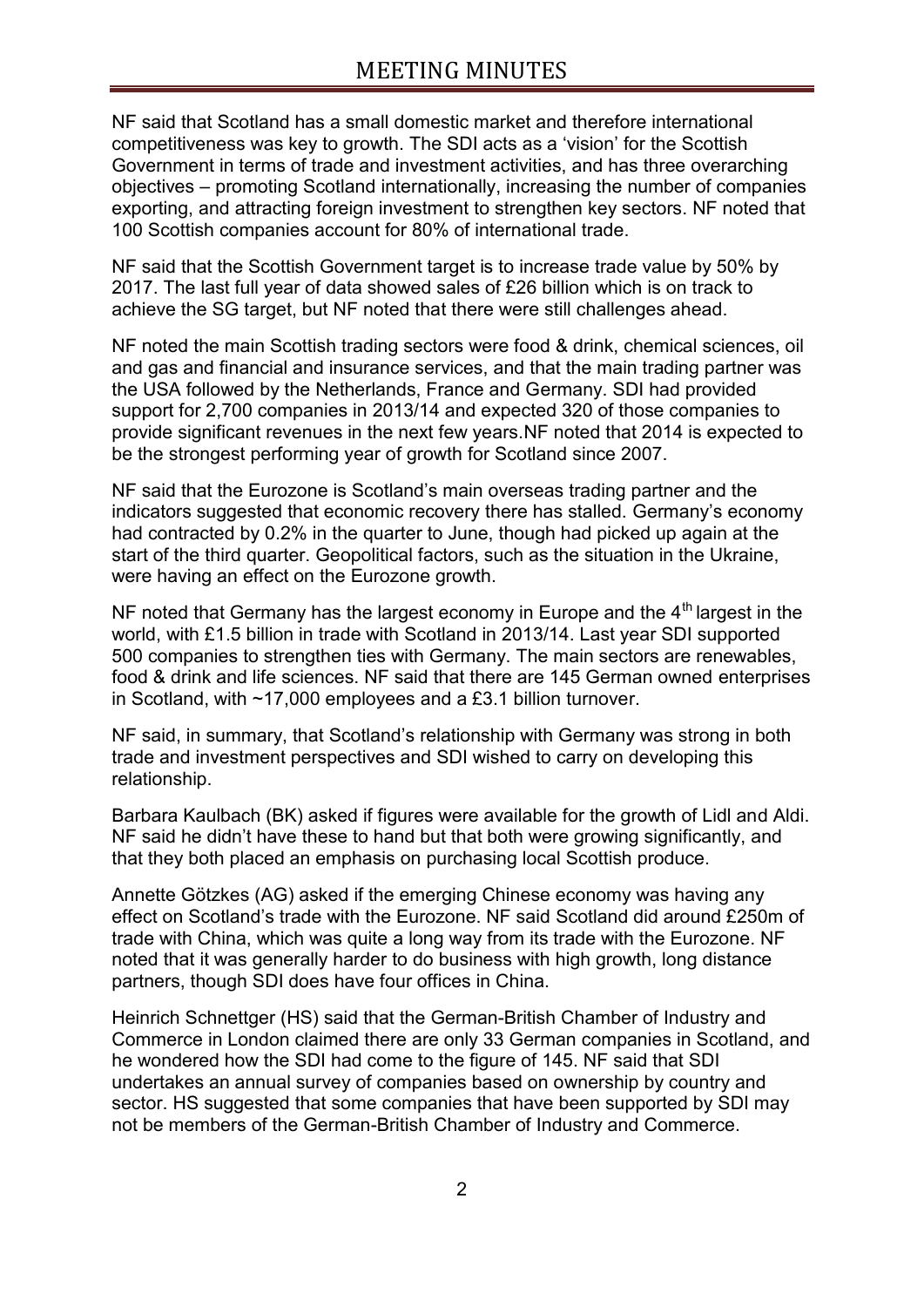Petra Wend (PW) asked what support SDI had given for the creation of the Fraunhofer Centre at the University of Strathclyde. NF said SDI had worked closely with both Fraunhofer and the University's principal, Jim McDonald, to create a sustainable business model that would allow Fraunhofer to invest in Scotland.

HS asked what role the SDI representative in Düsseldorf played. NF said they supported trade and investment agendas – generally balanced between the two.

CB asked if NF had a figure for inward German investment in Scotland. NF said he would report back to the group.

### **ACTION POINT – Neil Francis to give Graeme Henderson the figure for inward German investment in Scotland**

Peter Müller-McDougall (PM) asked what area the Düsseldorf office covered. NF said it covered Germany, Austria and Switzerland, and noted that the office had provided support for 65 Swiss companies. PM noted that Swiss companies safeguard 2000 jobs in Scotland.

PM asked what role SDI has in regard to company acquisitions. NF said that SDI works with companies who are seeking to be acquired, or where jobs are at risk, but does not act as a mergers and acquisitions agency.

CB thanked NF for speaking to the Group.

### **Approval of Previous Meeting Minutes**

Colin Beattie went through the minutes. There were no changes to be made.

#### **Economic/Political update**

HS provided the group with an economic/political update. Germany's economy had decreased by 0.2% in the second quarter of 2014 compared to the first quarter. Uncertainties in foreign trade, conflict in the Near East, the Ukrainian crisis and a recession in Russia had all impacted on the economy. HS noted that developments in Portugal and Spain indicated a good potential of economic increase; however Italy's recession and stagnation in France were causing concern.

HS said that businesses were pessimistic regarding their situations and expectations and prospects for the fourth quarter were cautious. However, the job market was improving and the employment rate was down to 6.5% in September from 6.7% the previous month. HS noted that, despite a high skill of the working force in East Germany, the unemployment rate here was higher than in the West. HS did mention that the difference is diminishing.

MW asked if Russian sanctions in terms of obtaining gas from the East was proving to be a problem. HS said that his understanding was that Russia wanted to stick to its commitments and Germany hadn't seen a decrease in its energy supplies, but this situation might change. BK said that, conversely, German agricultural producers were having problems selling their products to the East. PMM noted that alternative oil routes were being created, such as the pipeline from Azerbaijan down to Greece and Albania that would be finished in the next couple of years.